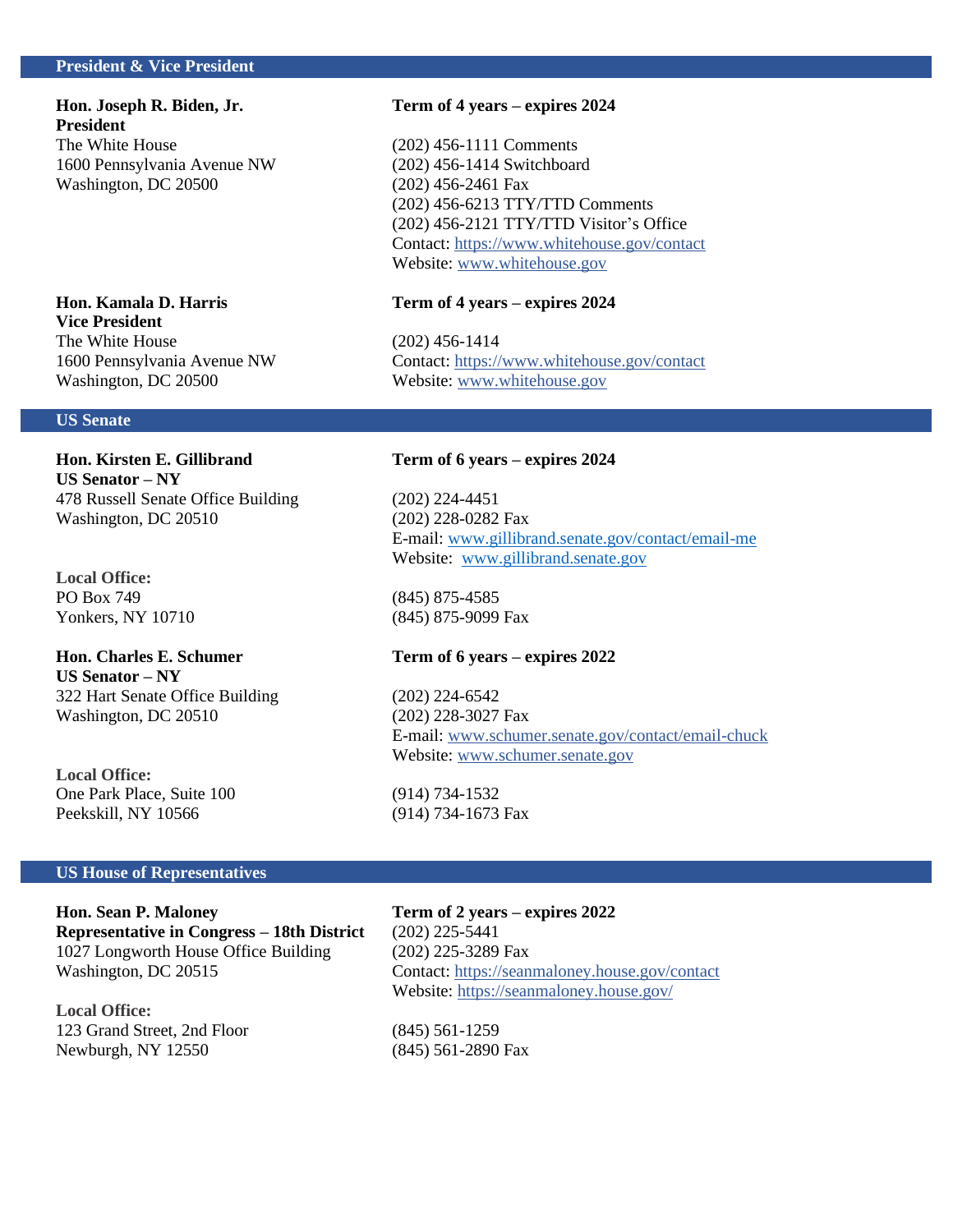# **New York State Offices**

**Governor** (to fill vacancy for 1 year) NYS State Capitol Building (518) 474-8390 Albany, NY 12224 Contact:

**Lieutenant Governor** Executive Offices (518) 474-8390 NYS State Capitol Building Contact:

**Comptroller** 110 State Street (518) 474-4044

**Hon. Letitia James Term of 4 years – expires 2022 Attorney General** Office of the Attorney General (518) 776-2000

# **New York State Senate**

**Senate – 40th District** 188 State Street, Room 612 Legislative Office Building (518) 445-3111 Albany, NY 12247 (518) 426-6786 Fax

**District Office:**  40 Gleneida Avenue, 3rd Floor Carmel, NY 10512 (914) 241-4600

**Hon. Susan J. Serino Term of 2 years – expires 2022 Senate – 41st District** Legislative Office Building, Room 613 (518) 455-2945 Albany, NY 12247 E-mail[: Serino@nysenate.gov](mailto:Serino@nysenate.gov)

**District Office:** 4254 Albany Post Road (845) 229-0106 Hyde Park, NY 12538 (845) 229-2586 Fax

**Local Office:** 117 Town Park Lane (845) 528-0417 1st Floor Putnam Valley, NY 10579

# **Hon. Kathleen C. Hochul Term of 4 years – expires 2022**

[www.governor.ny.gov/content/governor-contact-form](http://www.governor.ny.gov/content/governor-contact-form) Website:<http://www.governor.ny.gov/>

# **Hon. Brian Benjamin Term of 4 years – expires 2022**

Albany, NY 12224 [www.governor.ny.gov/content/governor-contact-form](http://www.governor.ny.gov/content/governor-contact-form) Website:<https://www.governor.ny.gov/aboutlieutenantgovernor>

# **Hon. Thomas P. DiNapoli Term of 4 years – expires 2022**

Albany, NY 12236 E-mail[: contactus@osc.ny.gov](mailto:contactus@osc.ny.gov) Website: [www.osc.state.ny.us](http://www.osc.state.ny.us/)

The Capitol Contact: <https://ag.ny.gov/contact-attorney-general> Albany, NY 12224 Website:<http://www.ag.ny.gov/>

# **Hon. Peter B. Harckham Term of 2 years – expires 2022**

E-mail[: harckham@nysenate.gov](mailto:harckham@nysenate.gov) Website:<https://www.nysenate.gov/senators/peter-harckham>

Website: [www.nysenate.gov/senators/sue-serino](http://www.nysenate.gov/senators/sue-serino)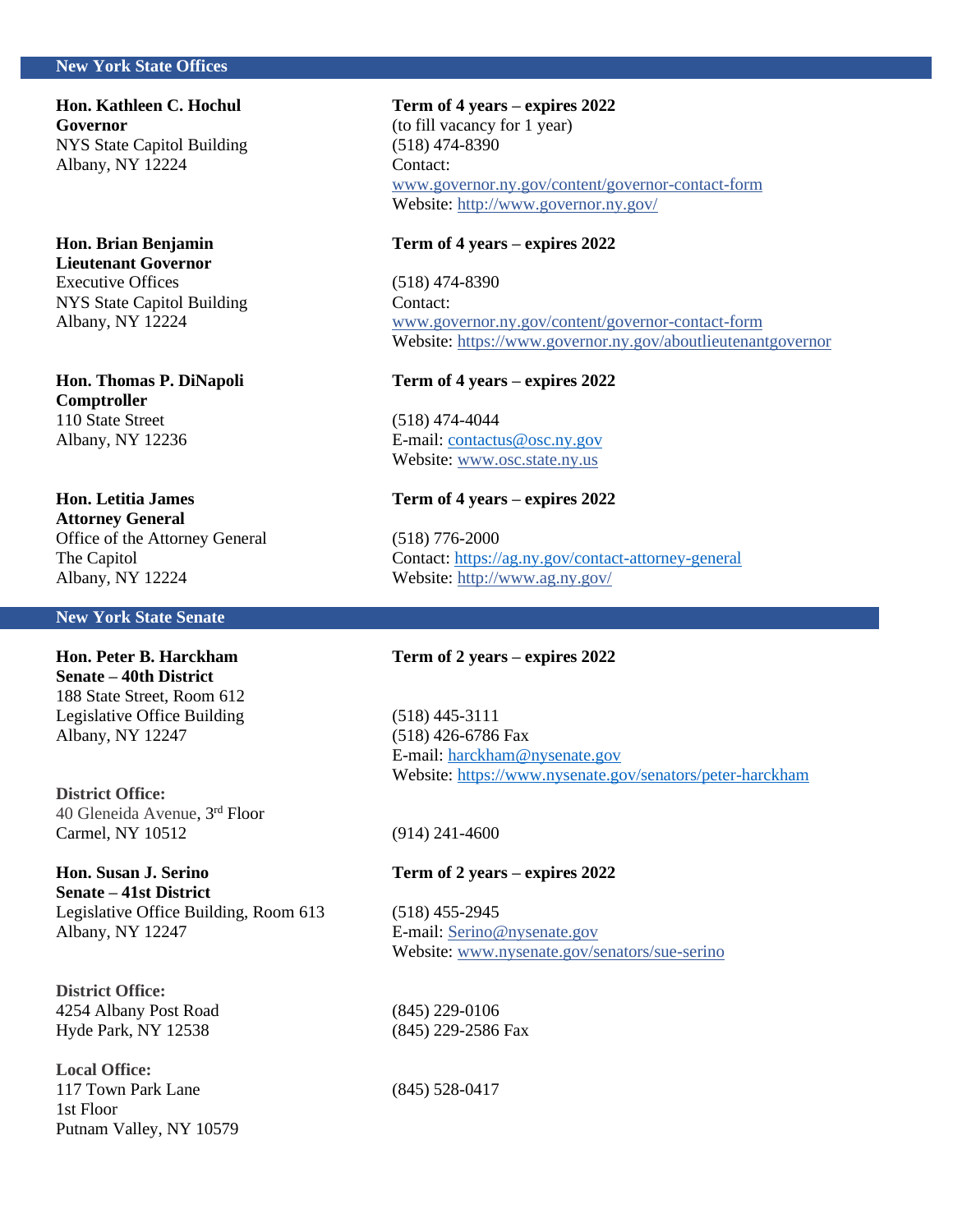# **New York State Assembly**

**Hon. Kevin M. Byrne Term of 2 years – expires 2022 Assembly – 94th District** Legislative Office Building, Room 629 (519) 455-5783 Albany, NY 12248 Email: [ByrneK@nyassembly.gov](mailto:ByrneK@nyassembly.gov)

**Local Office:** 3 Starr Ridge Road (845) 278-2923 Suite 204 (845) 278-2926 Fax Brewster, NY 10509

**Hon. Sandra R. Galef Term of 2 years – expires 2022 Assembly – 95th District** Legislative Office Building, Room 641 (518) 455-5348 Albany, NY 12248 (518) 455-5728 Fax

**Local Office:** 2 Church Street (914) 941-1111 Ossining, NY 10562 (914) 941-9132 Fax

**Pu**

# **Putnam County Administration**

**Hon. Joseph J. Spofford, Jr. Term of 10 years – expires 2029 Putnam County Court Judge** Putnam County Court House (845) 208-7800 20 County Center Carmel, NY 10512

**Putnam County Court Judge** Putnam County Court House (845) 208-7800 20 County Center Carmel, NY 10512

# **Putnam County Executive**

40 Gleneida Avenue, 3rd Floor (845) 808-1001 Carmel, NY 10512 (845) 808-1901 Fax

**Putnam County Sheriff** 3 County Center (845) 225-4300 Carmel, NY 10512 (845) 225-4399 Fax

**Hon. Michael C. Bartolotti Term of 4 years – expires 2022 Putnam County Clerk** 40 Gleneida Avenue, Room 100 (845) 808-1142 ext. 49302

Website:<https://nysassembly.gov/mem/Kevin-M-Byrne>

E-mail[: galefs@nyassembly.gov](mailto:galefs@nyassembly.gov)  Website:<https://nyassembly.gov/mem/sandy-galef>

# **Hon. Anthony R. Mole Term of 10 years – expires 2030**

# **Hon. MaryEllen Odell Term of 4 years – expires 2022 (Second Term)**

E-mail[: maryellen.odell@putnamcountyny.gov](mailto:maryellen.odell@putnamcountyny.gov)

# **Hon. Kevin J. McConville Term of 4 years – expires 2025**

E-mail[: sheriff@putnamcountyny.gov](mailto:sheriff@putnamcountyny.gov) Website:<http://www.putnamsheriff.com/>

Carmel, NY 10512 E-mail[: countyclerk@putnamcountyny.gov](mailto:countyclerk@putnamcountyny.gov)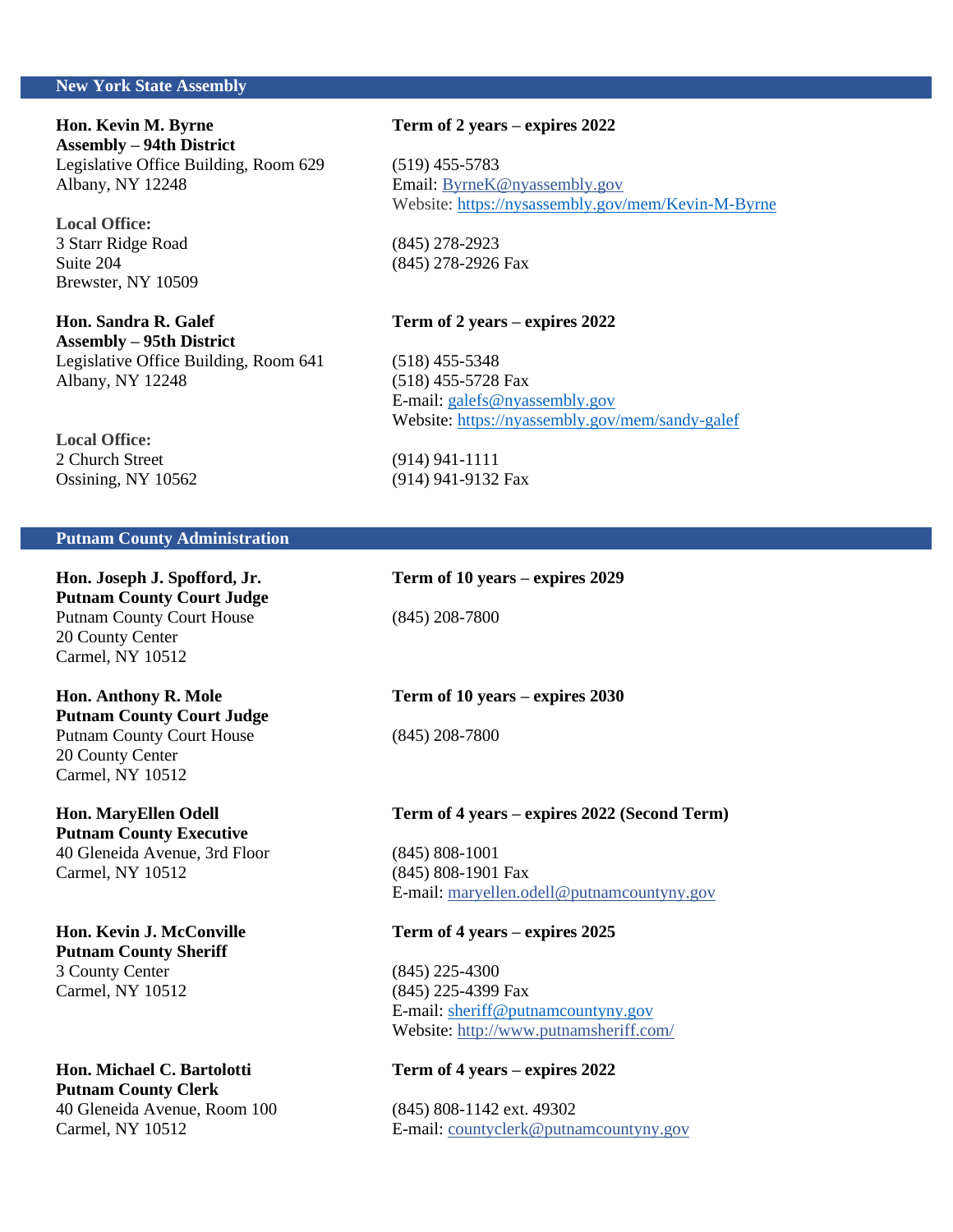| Hon. Robert V. Tendy<br><b>County District Attorney</b>              | Term of 4 years – expires 2023                                                                                                                                |
|----------------------------------------------------------------------|---------------------------------------------------------------------------------------------------------------------------------------------------------------|
| 40 Gleneida Avenue<br>Carmel, NY 10512                               | (845) 808-1050 ext. 49284<br>(845) 808-1909 Fax<br>E-mail: putnamda@putnamcountyny.gov<br>Website:<br>http://www.putnamcountyny.com/district-attorneys-office |
| <b>Putnam County Coroners</b><br>112 Old Route 6<br>Carmel, NY 10512 | $(845) 808 - 4025$<br>(845) 808-1965 Fax<br>E-mail: laureve.wilson@putnamcountyny.gov                                                                         |
| Hon. John F. Bourges                                                 | Term of 4 years – expires 2022                                                                                                                                |
| <b>Hon. Michael J. Nesheiwat</b>                                     | Term of 4 years – expires 2022                                                                                                                                |
| Hon. Wendy A. Erickson                                               | Term of 4 years – expires 2024                                                                                                                                |

**RESOLUTION #26, Dated 1/4/11. "**The County Executive shall serve a maximum two (2) consecutive full terms

| <b>Putnam County Legislature</b>                                             |                                                                                        |
|------------------------------------------------------------------------------|----------------------------------------------------------------------------------------|
| 40 Gleneida Avenue<br>Carmel, NY 10512                                       | (845) 808-1020 ext. 49204<br>(845) 808-1933 Fax<br>E-mail: putcoleg@putnamcountyny.gov |
| Hon. Nancy A. Montgomery<br><b>Putnam County Legislator - 1st District</b>   | Term of 3 years – expires 2024 (Second Term)                                           |
| Hon. William J. Gouldman<br><b>Putnam County Legislator – 2nd District</b>   | Term of 3 years – expires 2023 (Third Term)                                            |
| Hon. Toni E. Addonizio<br><b>Putnam County Legislator - 3rd District</b>     | Term of 3 years – expires 2023 (Third Term)                                            |
| <b>Hon. Ginny Nacerino</b><br><b>Putnam County Legislator - 4th District</b> | Term of 3 years – expires 2024 (Fourth Term)                                           |
| Hon. Carl L. Albano<br><b>Putnam County Legislator - 5th District</b>        | Term of 3 years – expires 2022 (Fourth Term)                                           |
| Hon. Paul E. Jonke<br><b>Putnam County Legislator – 6th District</b>         | Term of 3 years – expires 2022 (Second Term)                                           |
| Hon. Joseph F. Castellano<br><b>Putnam County Legislator - 7th District</b>  | Term of 3 years - expires 2024 (Fourth Term)                                           |
| Hon. Amy E. Sayegh<br><b>Putnam County Legislator - 8th District</b>         | Term of 3 years – expires 2023 (Second Term)                                           |
| Hon. Neal L. Sullivan<br><b>Putnam County Legislator - 9th District</b>      | Term of 3 years – expires 2022 (Second Term)                                           |
|                                                                              |                                                                                        |

Resolution #145, Dated 7/2/13. "The County Legislators shall serve a maximum of four (4) terms, regardless of the fact that a "term" may not have been three (3) years, and whether or not consecutive, in his/her lifetime."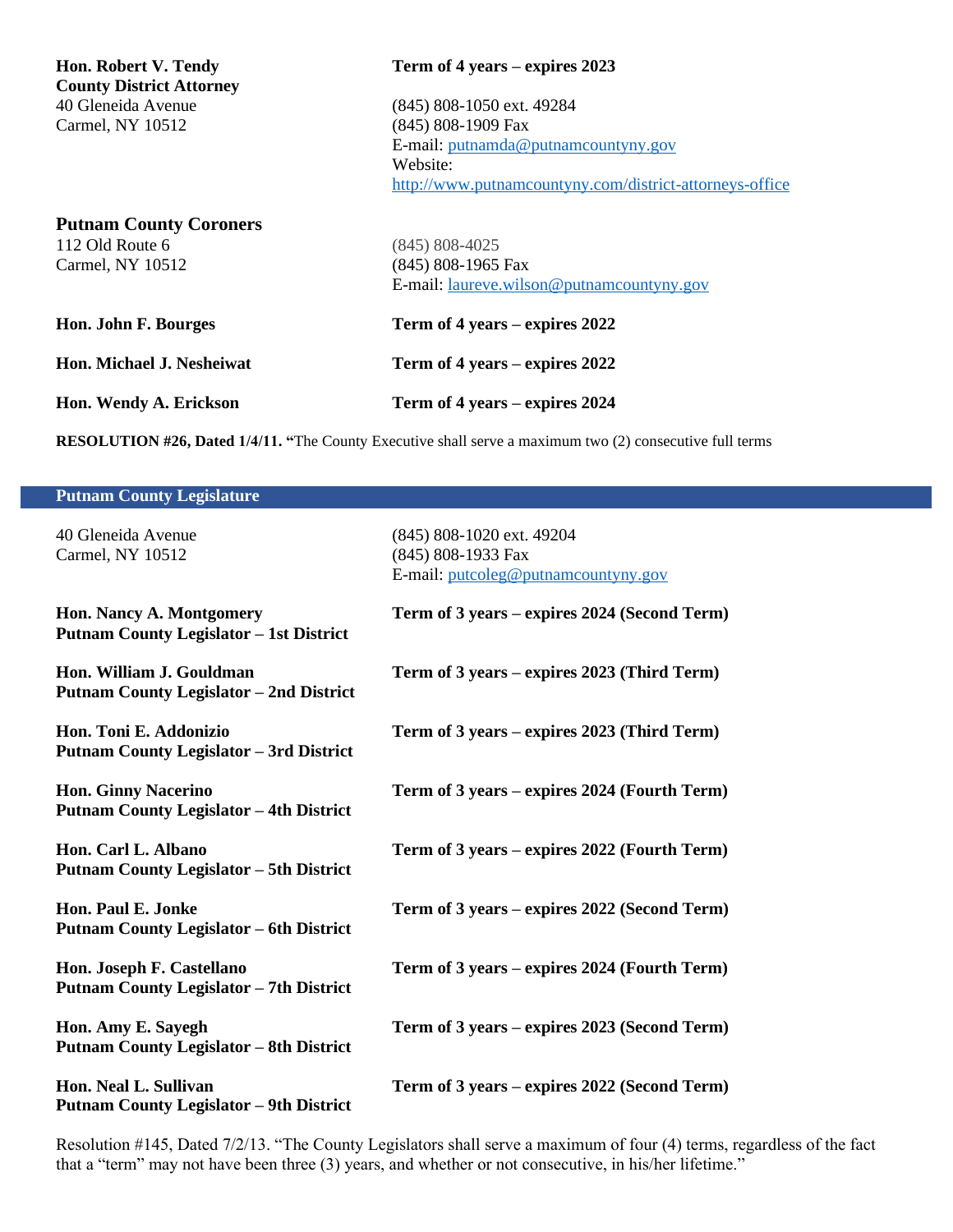# Town of Carmel

60 McAlpin Avenue (845) 628-1500 Mahopac, NY 10541 (845) 628-6836 Fax

# Town of Kent

25 Sybil's Crossing (845) 225-3943

Supervisor Jaime F. McGlasson Term of 2 years – expires 2023 (First Term) Town Clerk Yolanda D. Cappelli Term of 4 years – expires 2025 Town Justice Timothy J. Curtiss Term of 4 years – expires 2025 Town Justice Kevin L. Douchkoff Term of 4 years – expires 2025 Councilman Noelle Botte Term of 4 years – expires 2023 (Appointed to fill vacancy for 1 yr.) Councilman Anne B. Campbell Term of 4 years – expires 2025 (First Term) Councilman Christopher C. Ruthven Term of 4 years – expires 2023 (First Term) Councilman Jorma J. Tompuri Term of 4 years – expires 2025 (First Term)

Highway Superintendent Richard T. Othmer, Jr. Term of 4 years – expires 2025

E-mail[: amp2@ci.carmel.ny.us](mailto:amp2@ci.carmel.ny.us) Website: [www.ci.carmel.ny.us](http://www.ci.carmel.ny.us/)

Supervisor Michael S. Cazzari Term of 2 years – expires 2023 Town Clerk Ann M. Spofford Term of 4 years – expires 2023 Town Justice Thomas J. Jacobellis Term of 4 years – expires 2023 Town Justice Daniel M. Miller Term of 4 years – expires 2024 Councilman Stephen J. Baranowski Term of 4 years – expires 2025 Councilman Frank D. Lombardi Term of 4 years – expires 2023 Councilman Suzanne F. McDonough Term of 4 years – expires 2025 Councilman Robert F. Schanil, Jr. Term of 4 years – expires 2023 Receiver of Taxes Kathleen S. Kraus Term of 4 years – expires 2023 Highway Superintendent Michael J. Simone Term of 4 years – expires 2023

Kent Lakes, NY 10512 Website: www.townofkentny.gov

Per the November 4, 2014 General Election, the following shall cover the outcome of the biennial election on November 3, 2015.

The Office of Supervisor shall be limited to four (4) terms of two (2) years each. The Office of Town Councilman shall be limited to two (2) terms of four (4) years each.

# Receiver of Taxes Stephanie A. Nix Term of 4 years-expires 2025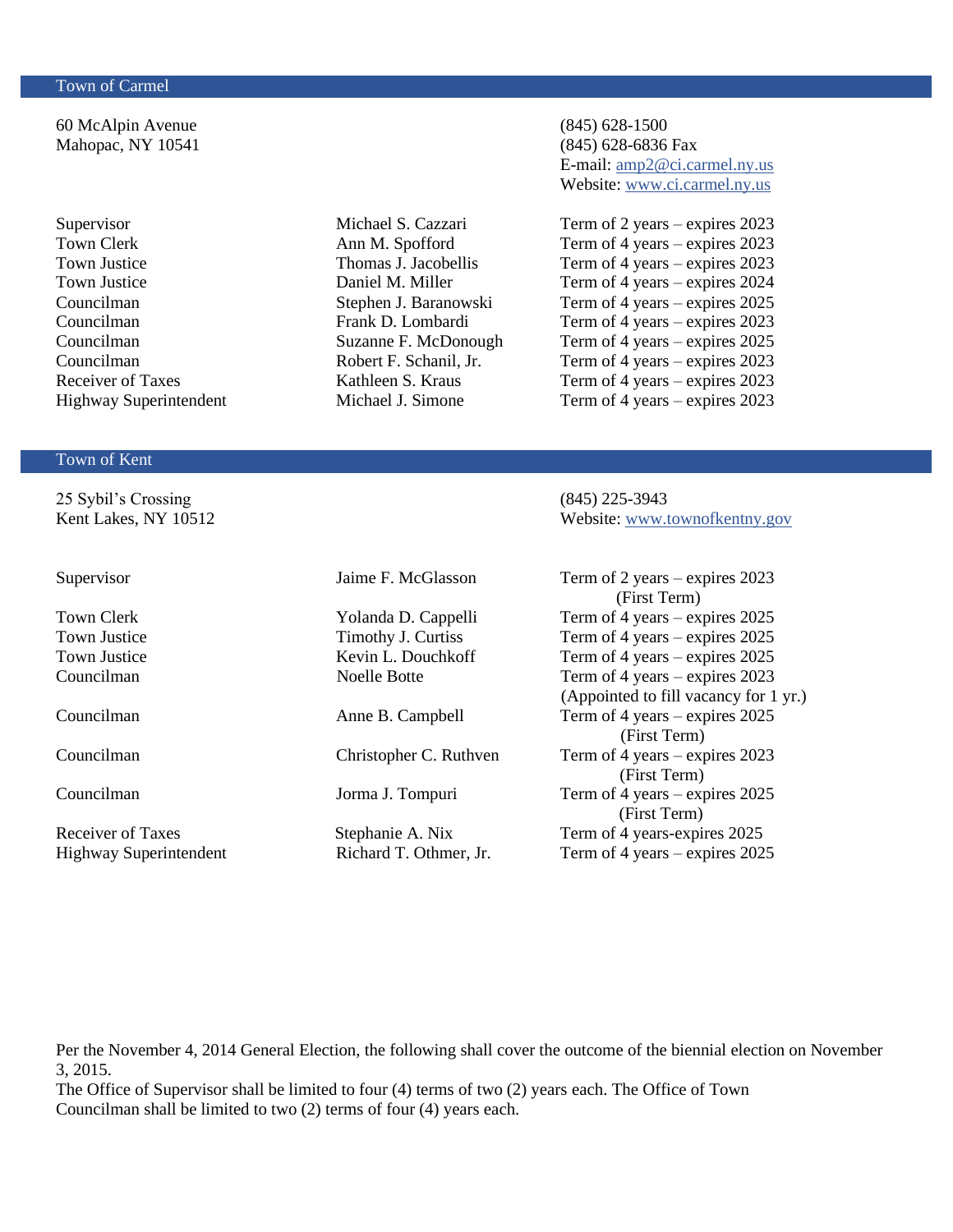# Town of Patterson

PO Box 470 (845) 878-6500 1142 Route 311 (845) 878-6343 Fax

# Town of Philipstown

238 Main Street (845) 265-3329 PO Box 155 (845) 265-3958 Fax

# Town of Putnam Valley

265 Oscawana Lake Road (845) 526-2121 Putnam Valley, NY 10579 (845) 526-2130 Fax

Patterson, NY 12563 Website: [www.pattersonny.org](http://www.pattersonny.org/)

Supervisor Richard D. Williams, Sr. Term of 4 years – expires 2023 Town Clerk Eileen M. Fitzpatrick Term of 4 years – expires 2023 Town Justice Michael V. Caruso Term of 4 years – expires 2025 Town Justice Robert B. Leader Term of 4 years – expires 2025 Councilman Charles W. Cook Term of 4 years – expires 2023 Councilman Peter J. Dandreano Term of 4 years – expires 2025 Councilman Shawn E. Rogan Term of 4 years – expires 2023 Councilman Mary E. Smith Term of 4 years – expires 2025 Receiver of Taxes Mary L. Delanoy Term of 4 years – expires 2025 Highway Superintendent Russell P. Goff Term of 4 years – expires 2023

Cold Spring, NY 10516 E-mail[: townclerk@philipstown.com](mailto:townclerk@philipstown.com) Website: [www.philipstown.com](http://www.philipstown.com/)

Supervisor John J. Van Tassel Term of 2 years – expires 2023 Town Clerk Tara K. Percacciolo Term of 4 years – expires 2023 Town Justice Camille S. Linson Term of 4 years – expires 2024 Town Justice Stephen G. Tomann Term of 4 years – expires 2023 Councilman Jason Angell Term of 4 years – expires 2025 Councilman Megan Cotter Term of 4 years – expires 2025 Councilman Judith A. Farrell Term of 4 years – expires 2023 Councilman Robert Flaherty Term of 4 years – expires 2023 Highway Superintendent Vacancy Vacancy Term of 4 years – expires 2023

Website: [www.putnamvalley.com](http://www.putnamvalley.com/)

Supervisor Jacqueline Annabi Term of 2 years – expires 2023 Town Clerk Sherry A. Howard Term of 4 years – expires 2023 Town Justice Pat A. Longobucco Term of 4 years – expires 2024 Town Justice Clement VanRoss Term of 4 years – expires 2023 Councilman Louis N. Luongo Term of 4 years – expires 2023 Councilman Christian J. Russo Term of 4 years – expires 2025 Councilman Ralph E. Smith Term of 4 years – expires 2023 Councilman Stacey E. Tompkins Term of 4 years – expires 2025 Highway Superintendent Shawn M. Keeler Term of 2 years – expires 2023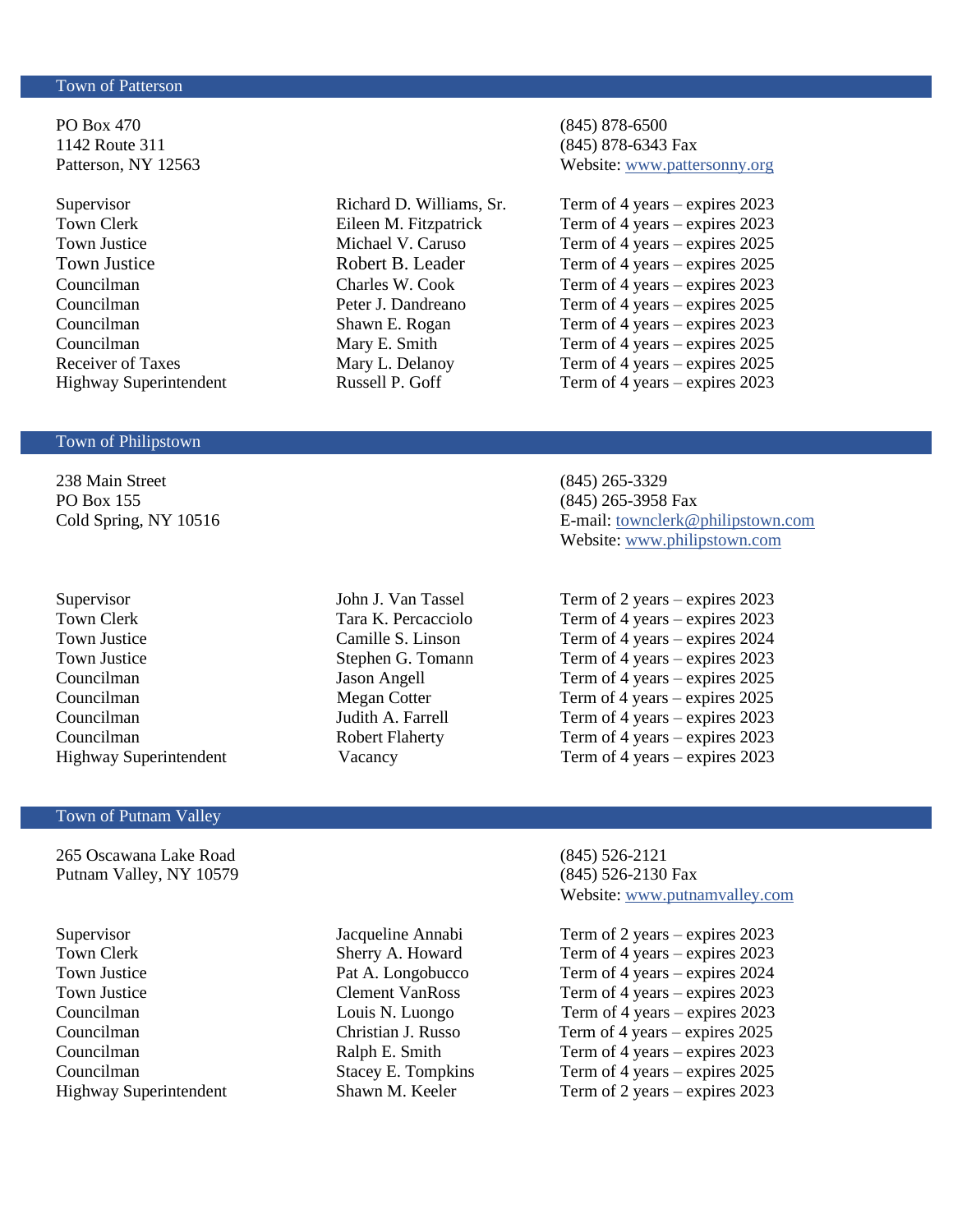# Town of Southeast

Ι

1360 Route 22 (845) 279-5345 Brewster, NY 10509 (845) 278-2453 Fax

# Website: [www.townofsoutheast-ny.com](http://www.townofsoutheast-ny.com/)

Supervisor Tony Hay Term of 4 years – expires 2023 Town Clerk Michele Stancati Term of 4 years – expires 2023 Town Justice Gregory L. Folchetti Term of 4 years – expires 2025<br>Town Justice Richard W. Vercollone Term of 4 years – expires 2025 Town Justice Richard W. Vercollone Term of 4 years – expires 2025 Councilman Edwin Alvarez Term of 4 years – expires 2023 Councilman Eric N. Cyprus Term of 4 years – expires 2025 Councilman Eric J. Larca Term of 4 years – expires 2025 Councilman John P. O'Connor Term of 4 years – expires 2023 Highway Superintendent Michael E. Burdick Term of 4 years – expires 2023

## Village of Brewster

50 Main Street (845) 279-3760 Brewster, NY 10509 (845) 278-7653 Fax

# Village of Cold Spring

85 Main Street (845) 265-3611 Cold Spring, NY 10516 (845) 265-1002 Fax

Website: [www.brewstervillage-ny.gov](http://www.brewstervillage-ny.gov/)

Village Mayor **James J.** Schoenig Term of 2 years – expires 2023 Village Justice Andrew W. Negro Term of 4 years – expires 2025 Village Trustee Tom J. Boissonnault Term of 2 years – expires 2022 Village Trustee Mary C. Bryde Term of 2 years – expires 2022 Village Trustee George J. Gaspar Term of 2 years – expires 2023 Village Trustee Christine M. Piccini Term of 2 years – expires 2023

Website: [www.coldspringny.gov](http://www.coldspringny.gov/)

Village Mayor **Kathleen E. Foley** Term of 2 years – expires 2023 Village Justice Thomas J. Costello Term of 4 years – expires 2025 Village Trustee Laura Bozzi Term of 2 years – expires 2022 (Appointed to fill vacancy for 1 yr.)

Village Trustee Cathryn A. Fadde Term of 2 years – expires 2023 Village Trustee Eliza A. Starbuck Term of 2 years – expires 2023 Village Trustee Tweeps P. Woods Term of 2 years – expires 2022 (Elected to fill unexpired term for 1 yr.)